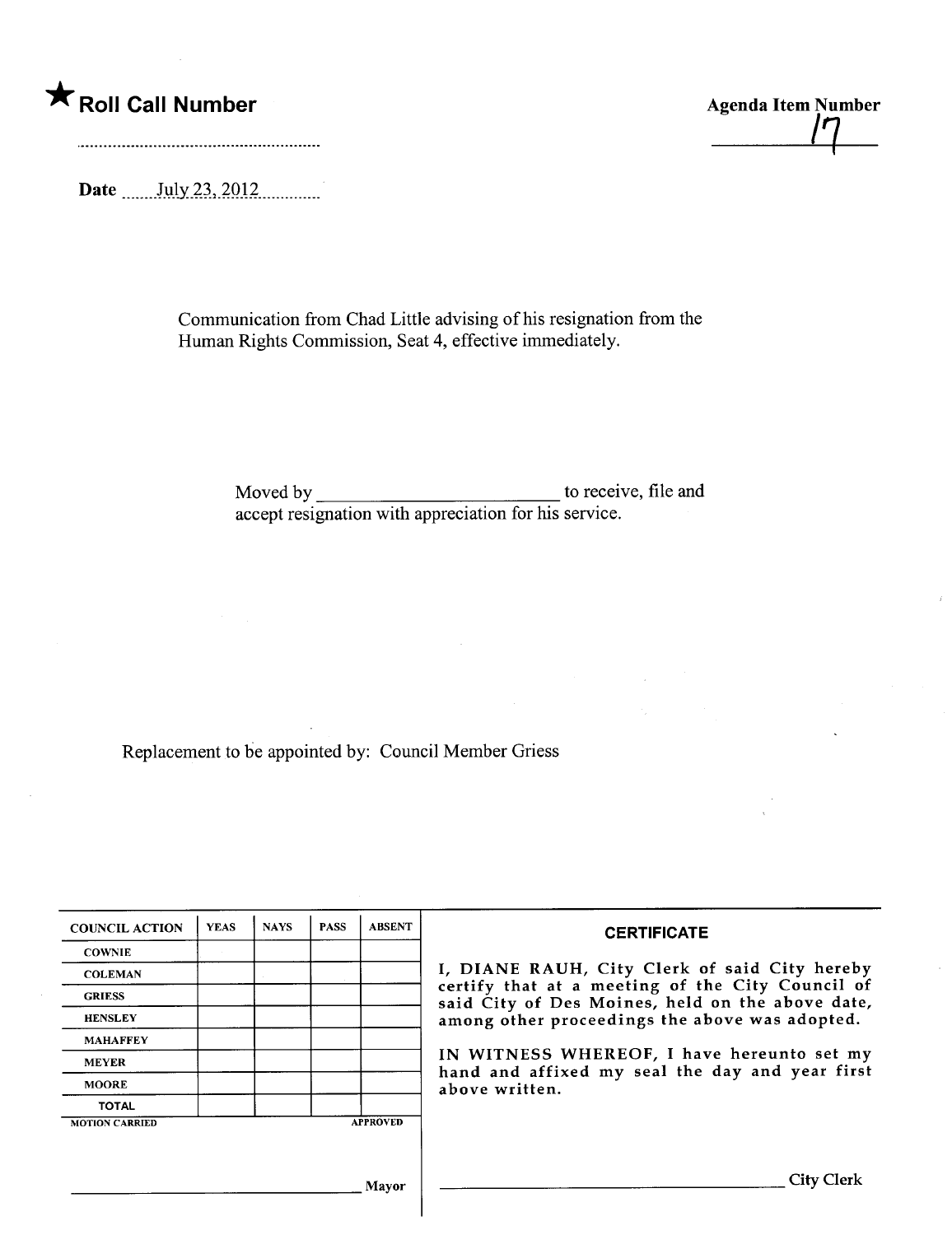

Herzberg, Karen <kmherzberg@dmgov.org>

/1

Fri, Ju16, 2012 at 1:35 PM

## Fwd: Letter of Resignation

mescaur

Rauh, Diane <dirauh@dmgov.org> To: Karen Herzberg <KMHerzberg@dmgov.org>

Lets put this on the July 23rd agenda.

--- Forwarded message -From: Rudy Simms <rusimms@dmgov.org> Date: Fri, Jul 6, 2012 at 1:32 PM Subject: Fwd: Letter of Resignation To: Diane Ruah <Dirauh@dmgov.org>

Please note this resignation by Commissioner Little.

Thank you.

Rudy Simms, Director Des Moines Human Rights Commission

Begin forwarded message:

From: Chad Little <chadlittle2006@hotmail.com> Date: July 6, 2012 12:27:21 PM CDT To: <somphong.baccam@sedgwickcms.com>, <ddrakedo1@qwestoffice.net>, <baccams@nationwide.com>, <michaelbowser@mac.com>, <rusimms@dmgov.org>, <dpphiliph@dmgov.org>, <mjjohnson@dmgov.org>, <hrgriess@dmgov.org> Subject: Letter of Resignation

Dear Rudy, Commissioners & Staff,

It is with mixed emotions that I submit my letter of resignation from the Des Moines Human Rights Commission effective Friday, August 10th 2012. At that time I will no longer be a resident of Des Moines and will no longer be able to serve on the Commission. I can only express gratitude and thanks for the wonderful opportunity to serve on the Des Moines Human Rights Commission. I have thoroughly enjoyed my time on the Commission and I will greatly miss working with such talented and dedicated people. I look forward to my last two monthy Commssion meetings. I want to say Thank You to the entire Commission for the humbling experience and the opportunity to serve my  $\sqrt{\frac{1}{2}}$  community.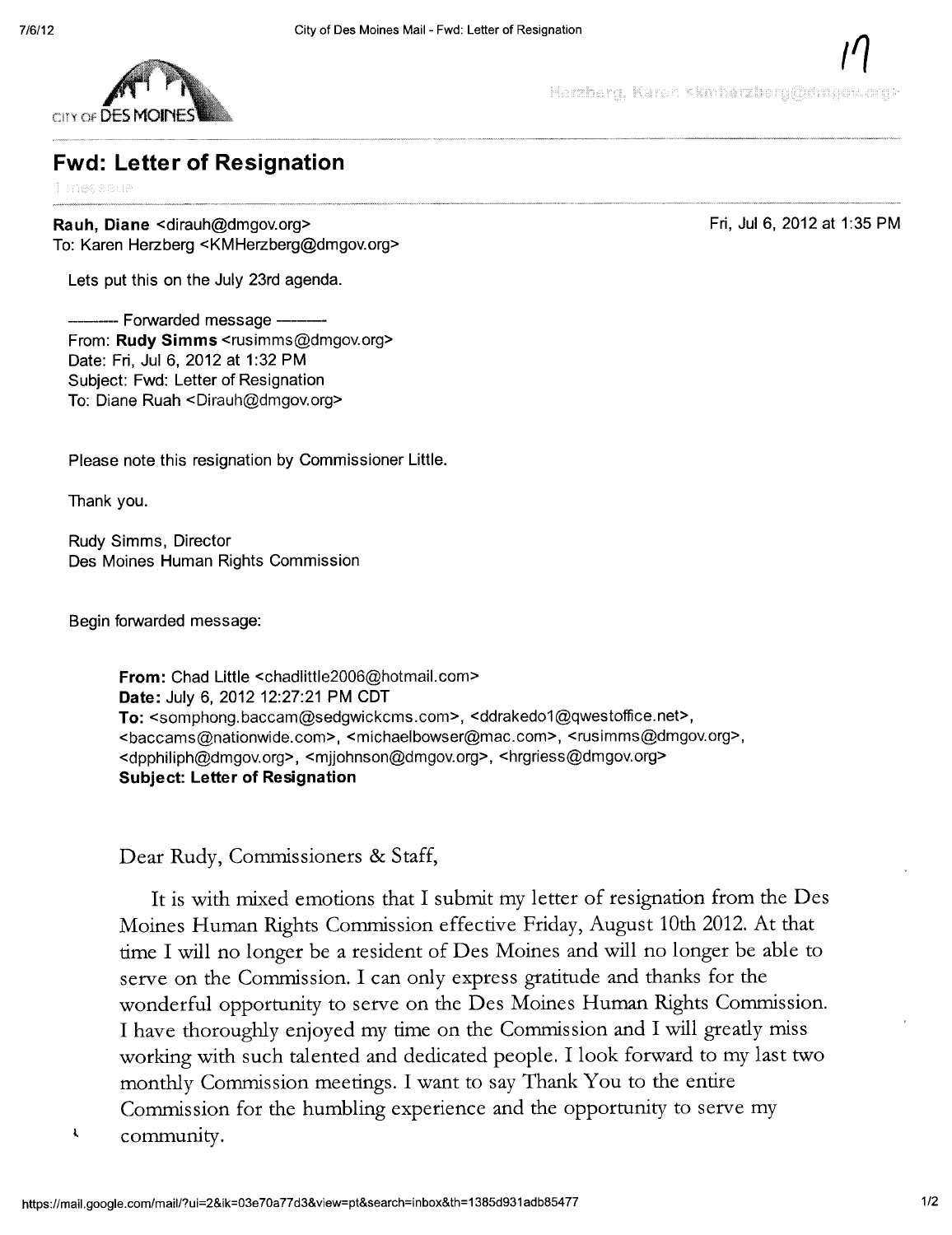# Respectfully submitted,

Chad J. Little

Diane Rauh City Clerk City of Des Moines 515-283-4209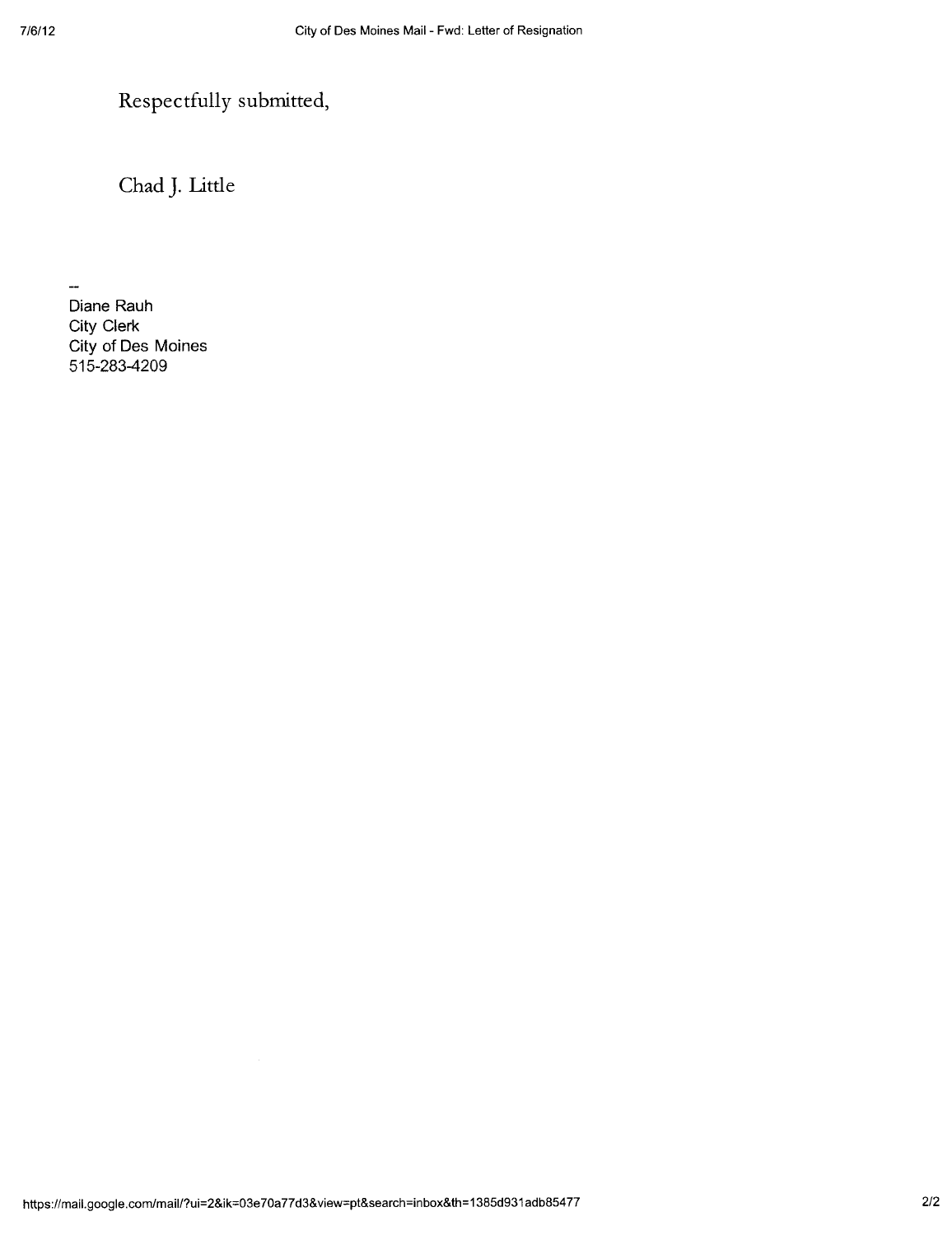### City of Des Moines, Iowa Boards and Commissions Board Composition

## Human Rights Commission

| Description:        | Receives and investigates discrimination complaints, formulates a comprehensive education<br>program to eliminate discrimination, and recommends ways to discourage prejudice. |
|---------------------|--------------------------------------------------------------------------------------------------------------------------------------------------------------------------------|
| Staff contact:      | Rudy Simms 283-4284                                                                                                                                                            |
| Term length:        | Three year                                                                                                                                                                     |
| Expiration:         | First Monday in April                                                                                                                                                          |
| Meetings:           | 4:30 PM, Second Thursday each month,                                                                                                                                           |
| Location:           | 400 Robert D Ray Drive                                                                                                                                                         |
|                     | City Hall, Second floor, Room: City Council Chambers                                                                                                                           |
| Requirements:       | GENDER BALANCE REQUIRED - Seven members broadly representative of the<br>community.                                                                                            |
| Prof. requirements: |                                                                                                                                                                                |

|                                                                                           | <b>Member Information</b><br>4/1/2012<br>Term expires:<br>$(C)$ :<br>4/23/2007<br>Took office:<br>$(D)$ : |                                                                                                  |                                                                              |  |  |  |
|-------------------------------------------------------------------------------------------|-----------------------------------------------------------------------------------------------------------|--------------------------------------------------------------------------------------------------|------------------------------------------------------------------------------|--|--|--|
| Som Baccam<br>4007 SE 27th<br>Des Moines 50320<br>Seat: 02 - Citizen of DM                | (E): 515 508-2975<br>$(W)$ :                                                                              | Appointed by:<br>Residing in Ward: 4<br>Eligibility:<br>Gender:                                  | 5 - At Large A - Moore<br>Not eligible for reappointment<br>Female           |  |  |  |
| Michael Bowser<br>300 Walnut Street, #104<br>Des Moines 50309<br>Seat: 07 - Citizen of DM | $(C)$ :<br>$(D)$ : 515 262-0000<br>(E): 515 473-0002<br>$(W)$ : 515 262-0000                              | Term expires:<br>Took office:<br>Appointed by:<br>Residing in Ward: 3<br>Eligibility:<br>Gender: | 4/1/2014<br>1/24/2011<br>4 - Ward 4<br>Eligible for reappointment<br>Male    |  |  |  |
| Peggy Dandy<br>1300 47th Street<br>Des Moines 50311<br>Seat: 06 - Citizen of DM           | $(C)$ :<br>$(D)$ :<br>$(E)$ : 515 282-3101<br>(W): 515 331-4074                                           | Term expires:<br>Took office:<br>Appointed by:<br>Residing in Ward: 3<br>Eligibility:<br>Gender: | 4/1/2013<br>5/21/2012<br>3 - Ward 3<br>Eligible for reappointment<br>Female  |  |  |  |
| David E Drake<br>649 Polk Boulevard<br>Des Moines 50312<br>Seat: 01 - Citizen of DM       | $(C)$ :<br>$(D)$ :<br>515 279-0670<br>(E):<br>(W): 515 288-8000                                           | Term expires:<br>Took office:<br>Appointed by:<br>Residing in Ward: 3<br>Eligibility:<br>Gender: | 4/1/2015<br>1/26/2009<br>7 - Mayor<br>Not eligible for reappointment<br>Male |  |  |  |